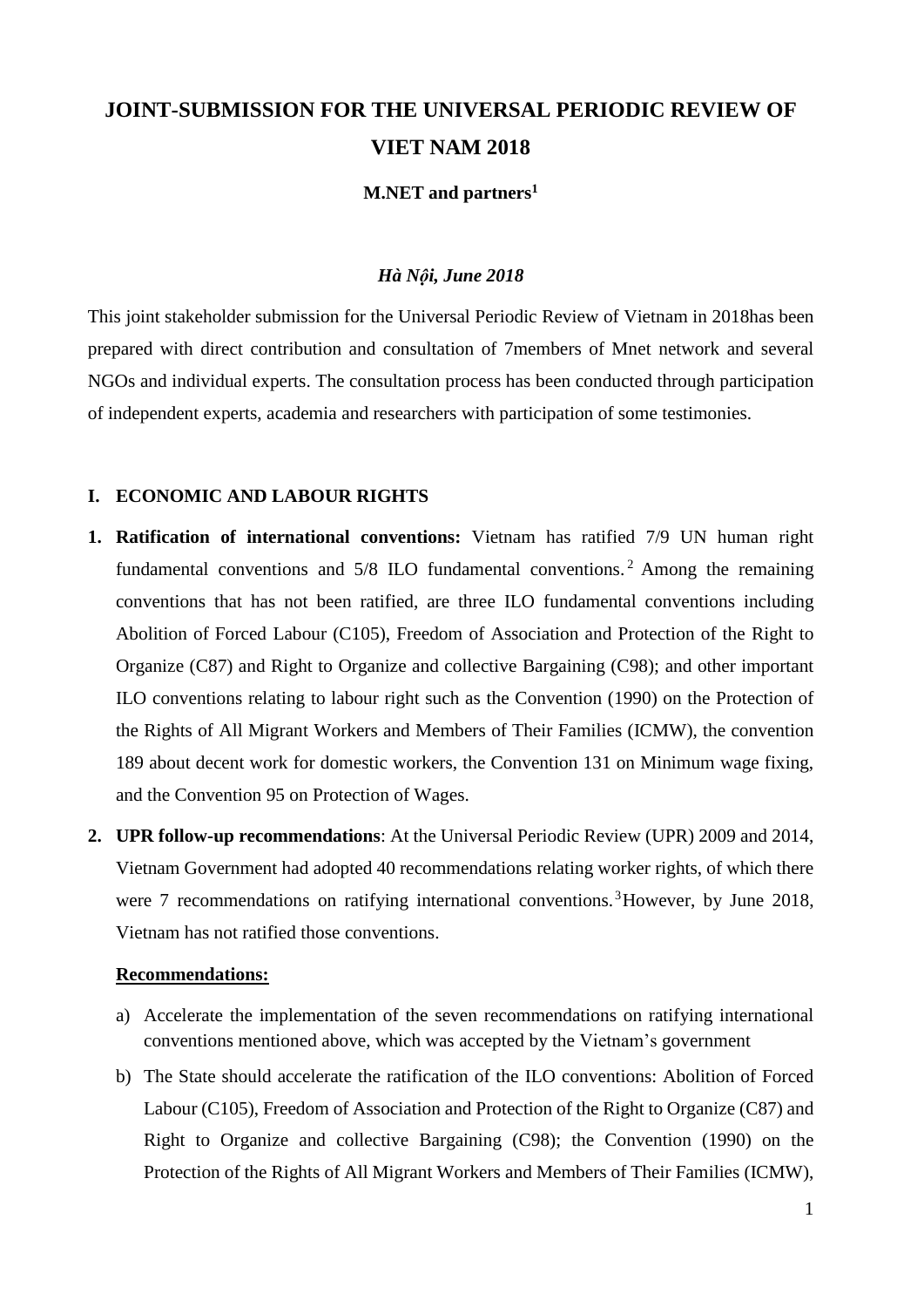the convention 189 about decent work for domestic workers, the Convention 131 on Minimum wage fixing, and the Convention 95 on Protection of Wages, and different optional protocols related to complain and communication procedure.

**3. Cooperation with UN Special Procedures**. Vietnam has adopted UPR recommendations on strengthening cooperation with Human Right Commission as well as other commission and experts relating to Special Procedures but has not issued a standing invitation to all mandateholders of Special Procedures and not yet accept all request for visit given to Vietnam. Since UPR 2014, fourteen requests for visit has been pending responses, for example: requests for visit by the Special Rapporteur on the situation of human rights defenders (2012), and the Special Rapporteur on Torture (2013).

**Recommendations**: Strengthening cooperation with UN Special Procedures by issue a standing invitation to all mandate-holders of Special Procedures, specifically the Special Rapporteur on the implications for human rights of the environmentally sound management and disposal of hazardous substances and wastes; Special Rapporteur on the rights to freedom of peaceful assembly and of association and Special Rapporteur on the promotion and protection of the right to freedom of opinion and expression.

## **II. INEQUALITY IN LABOUR AND EMPLOYMENT**

**4. Informal female workers.** Although the Vietnamese State has made great effort in eliminating gender inequality in the area oflabour<sup>4</sup>has specific stipulations on women workers, yet, no stipulations on informal workers' groups in the Labor Code, while these groups comprise nearly 40 million workers of the total 54 million workers in Vietnam  $(GSO, 2017)^5$ . This means that two thirds of the total workforce in the country is working in the informal sector and are not regulated/protected by the labourlaws, which regulate better working and employment conditions and social protection.

# **Recommendation:**

- a) Accelerate the implementation of the Recommendation143.86 *of Serbia:* 2014. 143.86 *(Approval)* Continue implementing policies to eliminate discrimination against vulnerable groups, including provision of their access to social protection, health care, education and housing (Serbia)
- b) By 2019, the revised Labour Code shall include groups of informal workers in order to ensure their economic and social protection rights equal to other groups of workers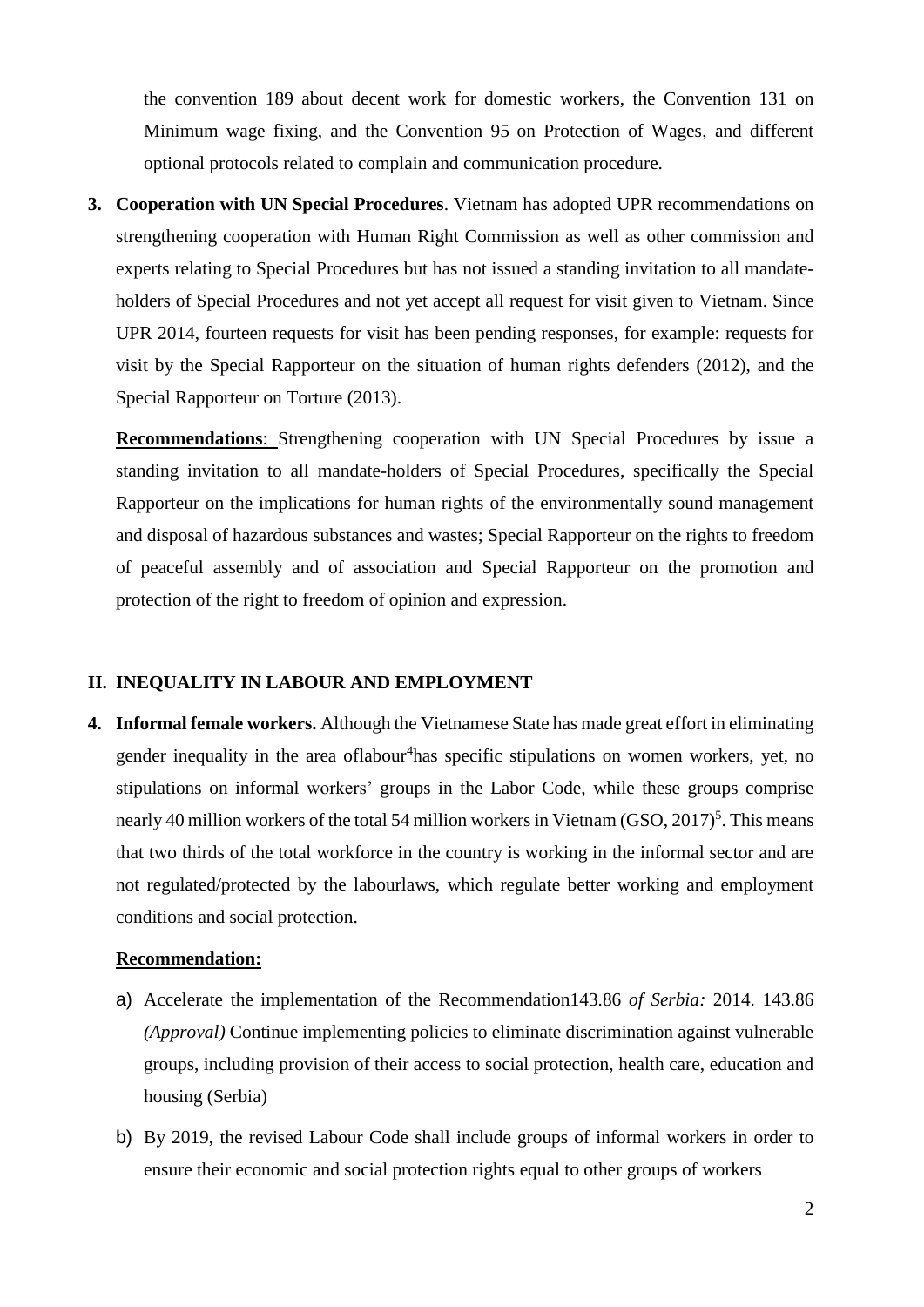- **5. Limited access to vocational training of rural women and migrant.** Over 70% rural women workers are unable to have access to job training programs leading to their impossible access to well-paid jobs when entering the labour market. <sup>6</sup> Currently the State has not adopted a separate support policy in training, vocational training for migrants, particularly women migrants and migrants for employment in urban areas. Only 4.0% migrant women receives vocational training.<sup>7</sup> This means that most of the migrant women have had no opportunities to access vocational training to improve their capacity to integrate into the labour market; at the same time, they face more difficulties than men in recruitment and employment due to low skills, no capacity to meet employers' requirements.
- **6. Unequal retirement age and women's early retirement <sup>8</sup>** hinder their right to equal employment, equal employment opportunities, vocational training and re-training, and promotion and thus affecting their substantial equality. Lack of opportunities for promotion also prevents women from reaching the highest level in the wage scale and this affects not only their salary grade but also their pension

**Recommendations:** By 2019, the revised Labour Code shall ensure criteria for substantial gender equality including training, salaries, retirement age, healthcare policy and opportunities for promotion.

**7. Specific stipulations on women workers.** 2012 Labour Code stipulates that the State shall have planning and take measures to organize day-care centers and kindergartens in places where there are many women workers<sup>9</sup>. Decree 85/2015/NĐ-CP stipulates policy toward workers: "assist, support employers in building day-care centers and kindergartens or subsidizing part of the costs of sending children to day-care centers or kindergartens".<sup>10</sup> However, the State has not yet adopted sanctions or specific plans for monitoring of the implementation of this Decree.

**Recommendations:** The State should adopt specific mechanisms/sanctions to monitor the implementation of stipulations on educational facilities (day-care centers, kindergartens) in industrial parks.

**8.** Discrimination in employment in the public sector. Several public agencies have employment policies which explicitly discriminate against a number of groups. For instance, the People's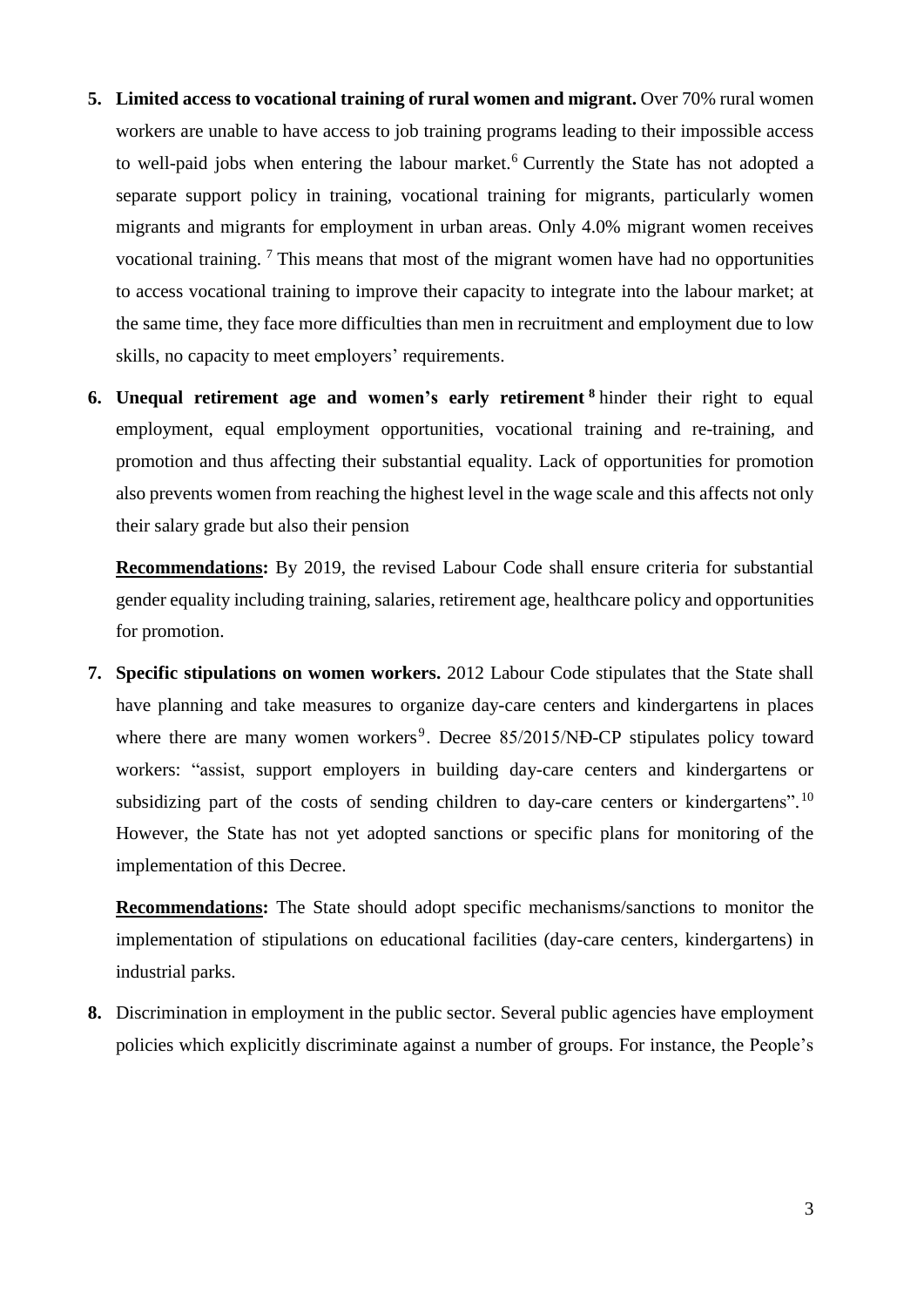Supreme Court does not recruite peole with disabilities.<sup>1</sup> The Supreme Procuracy also does not recruit people with disabilities.<sup>2</sup>

**Recommendation:** Assess the discriminatory regulations and practices in the employment procedures by public and private sector and develop an action plan to provide equal opportunity for all.

# **III.EQUAL ACCESS TO PUBLIC SERVICE AND SOCIAL PROTECTION**

**9. Limited access to health careof migrant workers.** According to Mnet's survey conducted 2017, among the migrant groups, only 41% have medical insurance, while some 90 % migrant workers in the informal sector does not take part in medical insurance. The World Bank report 2013 shows that the regulation on registration for health checkups and medical treatment using medical insurance cards and regulation on the payment rates and benefits at health facilities that accept medical insurance cards of 100%,80%, 60%,40% has reduced the need for buying health insurance cards, because if they hold them, they will not be able to enjoy the benefits of healthcare services<sup>11</sup>. This creates inequality between migrants and local residents in the destination areas and limits accessibility to public healthcare services for migrant workers.

**Recommendation:** The State should take specific measures to eliminate discrimination in access to public services (eliminating the residence conditions in having access to public services)

**10. Poor benefits and low rate of the coverage of voluntary social insurance**. Government of Vietnam issues Regulations that express its highly commitment on social insurances for citizens. <sup>12</sup> However, the result still very limited. In spite of the fact that the percentage of formal labour force joining in the compulsory social insurance scheme was very high (99% of the target group), that of the informal labour force joining the voluntary social insurance scheme was so low (only 291 thousand workers13, that occupies less than 1% of the informal labour force, including farmers). Informal workers have to contribute more but benefit less compared to the formal workers. The 2014 Social Insurance Law only covers two benefits – pension and survivorship for the voluntary social insurance participants<sup>14</sup>, and does not ensure the interests of voluntary social insurance holders when they face risks of losing income such as illnesses or occupational accidents and diseases, or maternity.

<sup>&</sup>lt;u>.</u> <sup>1</sup> Supreme Court's recruiment note for 2017 – 2018. Article II.1.a Accessed at [http://congly.vn/phap-luat/nhan-tin/thi](http://congly.vn/phap-luat/nhan-tin/thi-tuyen-cong-chuc-cac-don-vi-thuoc-tandtc-va-tand-cap-cao-nam-2017-2018-238992.html%20on%2012/7/2018)[tuyen-cong-chuc-cac-don-vi-thuoc-tandtc-va-tand-cap-cao-nam-2017-2018-238992.html](http://congly.vn/phap-luat/nhan-tin/thi-tuyen-cong-chuc-cac-don-vi-thuoc-tandtc-va-tand-cap-cao-nam-2017-2018-238992.html%20on%2012/7/2018) on 12/7/2018.

<sup>2</sup> Supreme Procuracy's recruiment announcement following Plan No. 26/KH-VKSTC dated 23/3/2018 on the recruiment plan of the Supreme Procurary in 2018.

http://tuyencongchuc.vn/thong-bao/vien-kiem-sat-nhan-dan-toi-cao-thong-bao-tuyen-dung-cong-chuc-nam-2018/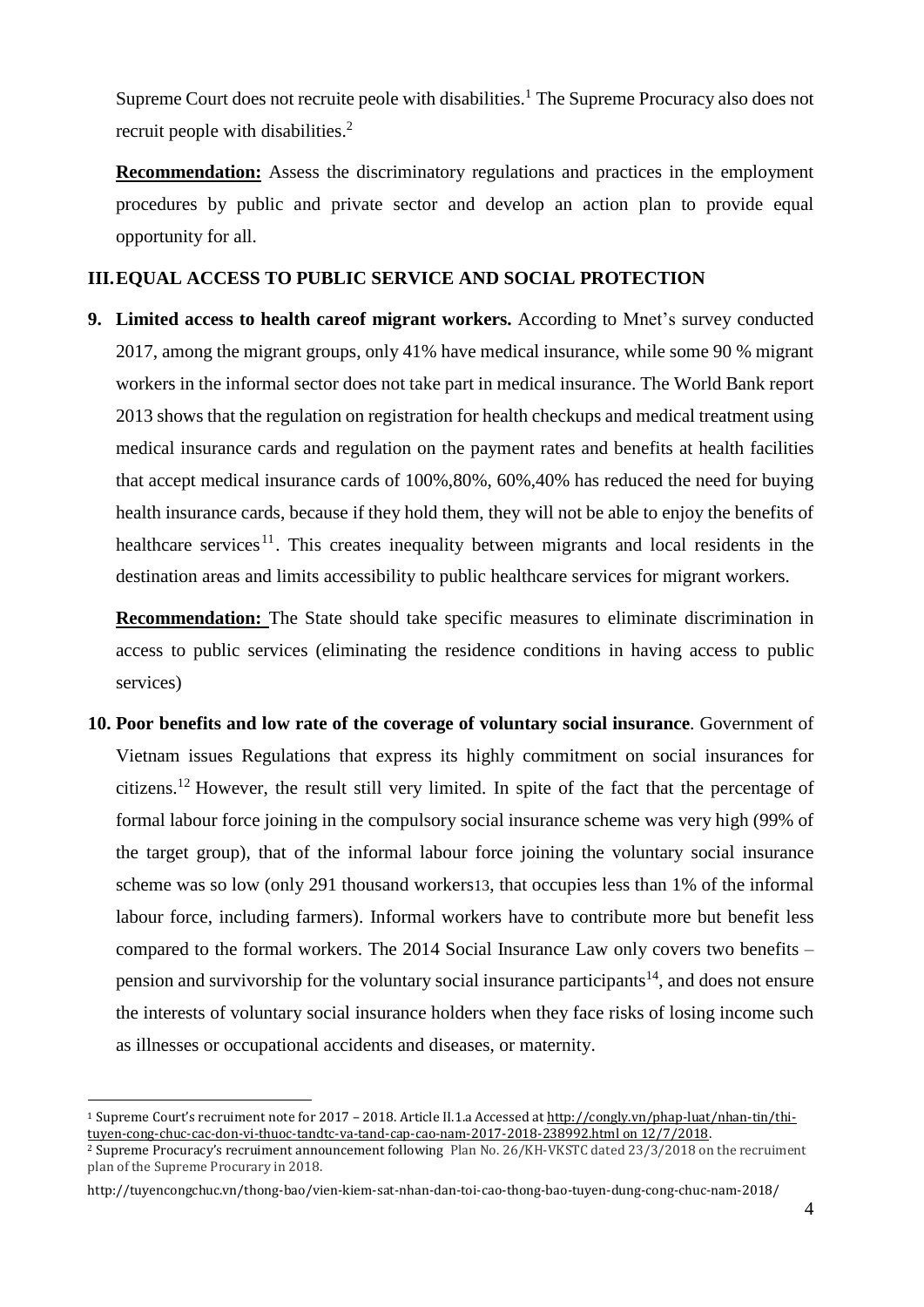**Recommendation**: The State should ensure the rights of vulnerable groups to equally access social protection by revising the Law on Social Insurance to include short-term benefit packages of maternity, illnesses and occupational accidents and diseases for informal workers (including farmers)

11. Domestic workers. Vietnam currently has legislation relating domestic workers.<sup>15</sup>However, studies show that domestic workers have to face many risks such as precarious jobs, exploitation, sexual harassment, isolated working and living environment, separation from the community, have limited or no access to social protection, and no effective representation to defend their rights. For those workers who live with their employers, they have to work both day and night and have long working hours (on average 10.5 hours at day time and 0.5 hour at night time). Almost of them have no labor contracts. Andmore than 70% domestic workers do not know about relevantlegal documents that protect their rights. Only 22% domestic workers have health insurance and 3% have social insurance. Many of them experience human right violations, such as abuse (20%), seizure of their identity cards (8%) and sexual harassment  $(16\%)^{16}$ 

## **Recommendations**:

- a) Accelerate the implementation of the Recommendation  $143.28^{17}$ (by Uruguay, in the UPR 2014) onratifying the ILO Convention No. 189 on decent work for Domestic Workers which was accepted by the Vietnam's government
- b) State should adopt specific regulations/sanctions in monitoring of the implementation of Decree 27 on signing of labour contract with domestic workers
- c) State should soon develop and adopt the national standard labour contract

# **IV. SEXUAL HARASSMENT AT WORKPLACE**

**12. Sexual harassment at workplace in Labour Code.** The 2012 Labour Code of Vietnam has four articles relating sexual harassment at workplace but has not yet adopted the concept, acts of sexual harassment and specific stipulations on duties and responsibilities of the employers and mechanism of punishment and sanctions against the culprit. <sup>18</sup>Acts of sexual harassment at workplace are only understood as happening in headquarters, offices, factories but not outside those places although they relate to work.

**Recommendation**: The State should ensure that the revised Labour Code will include specific definition on "sexual harassment" and sanctions against acts of sexual harassment at workplace.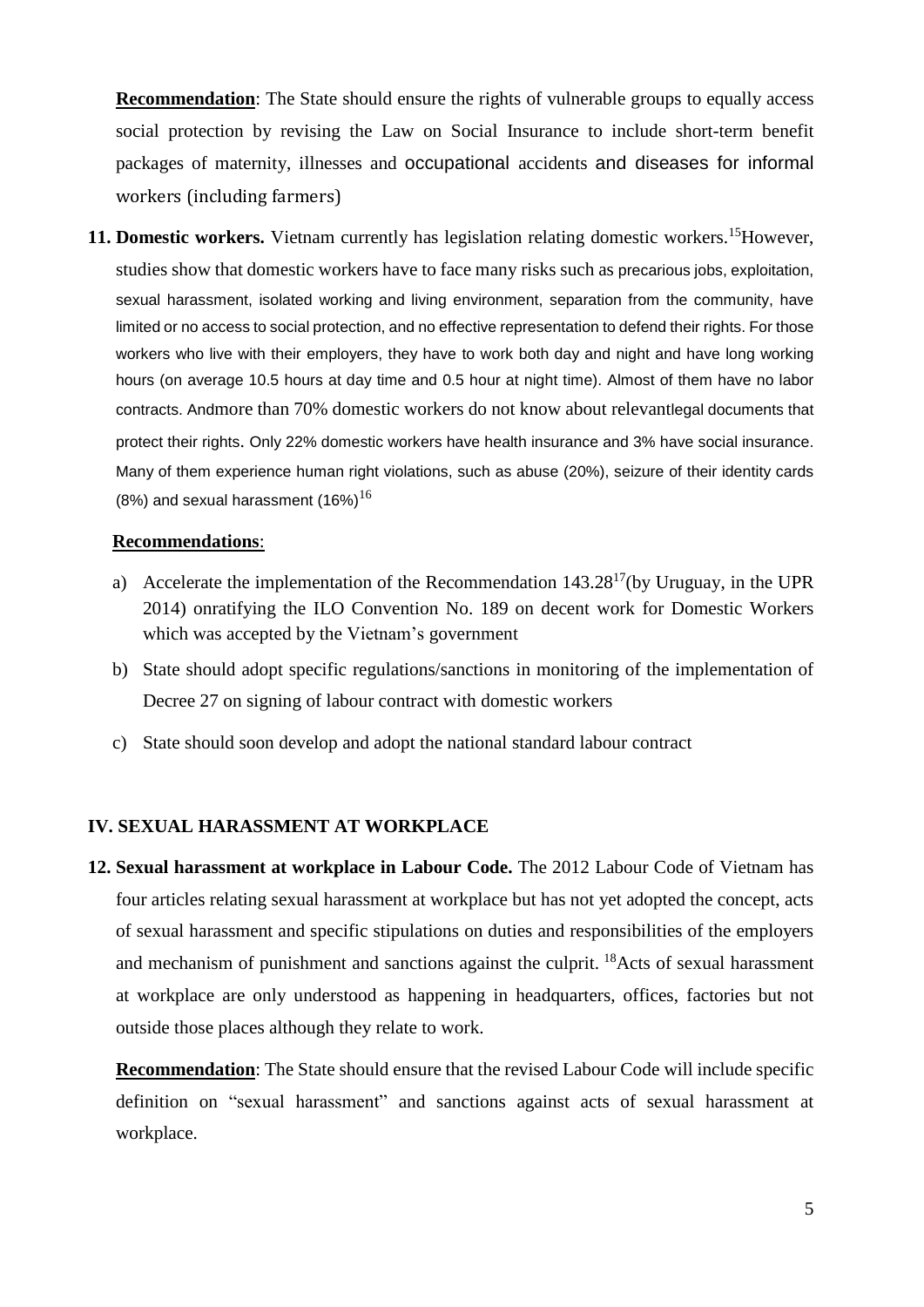# **V. ENSURING THE MINIMUM LIVING WAGES**

- **13. The right to an adequate standard of living.** This right is stated clearly in the Article 25.1. of the United Nations Universal Declaration of Human Rights (UDHR). In order to achieve that right, setting a minimum living wage is crucial to ensuring a just and equitable share of the fruits of progress for all. Minimum wages can also be one element of a policy to overcome poverty and reduce inequality, including gaps between men and women. The Government has approved the proposal for accession of some ILO conventions with this regard.<sup>19</sup>In May, 2017, the Government launched the National Action Plan  $(NAP)^{20}$  for implementation of the 2030 sustainable development agenda with 17 goals which aiming for full, productive employment and decent work with equal pay for all citizens as well as to reduce social inequalities.
- **14. Status of minimum wage**: By Labour Code 2012, minimum wages must enable the minimum living needs of employees and their families to be met. Vietnam has indeed made progress in raising minimum wages over recent years by increasing both the General minimum wage and Regional minimum wages. However, after more than five years of enforcement of the Labor Code, the requirement of ensuring minimum living needs has not been fulfilled in practice. Research shows that despite significant increases, the current minimum wage still lags minimum living needs. <sup>21</sup> In 2015, the minimum wage of Region 1, which is the most industrialized region in Vietnam, was significantly lower than all living wage benchmarks, including the Asia Floor Wage, Fair Wage Network and the estimate of the Vietnam General Confederation of Labour (VGCL) of the minimum living needs of workers.<sup>22</sup>According to MOLISA's 2018 report, regional minimum wages meet only 50-60% of the minimum living needs of workers.<sup>23</sup>There is also evidence on minimum wages being considered non-binding and of non-compliance by companies.<sup>24</sup> This report, has, however, observed a decline in the prevalence of minimum wage issues in recent years, although problems continue to be found particularly among piece rate workers. The non-compliance rate for other forms of compensation related to wages and payments is even higher, up to 58%. A large number of employees, especially those without labour contracts, continue to receive wages below the applicable regional minimums. If the minimum wage policy is not strictly enforced, in the long term it will be less likely to play its key role in ensuring a minimum standard of living for the entire labour force.

## **Recommendations**:

(a) Accelerate the implementation of Recommendation  $143.189^{25}$  (by Turkey, in UPR 2014) on mitigating income inequalities, as accepted by Vietnam's government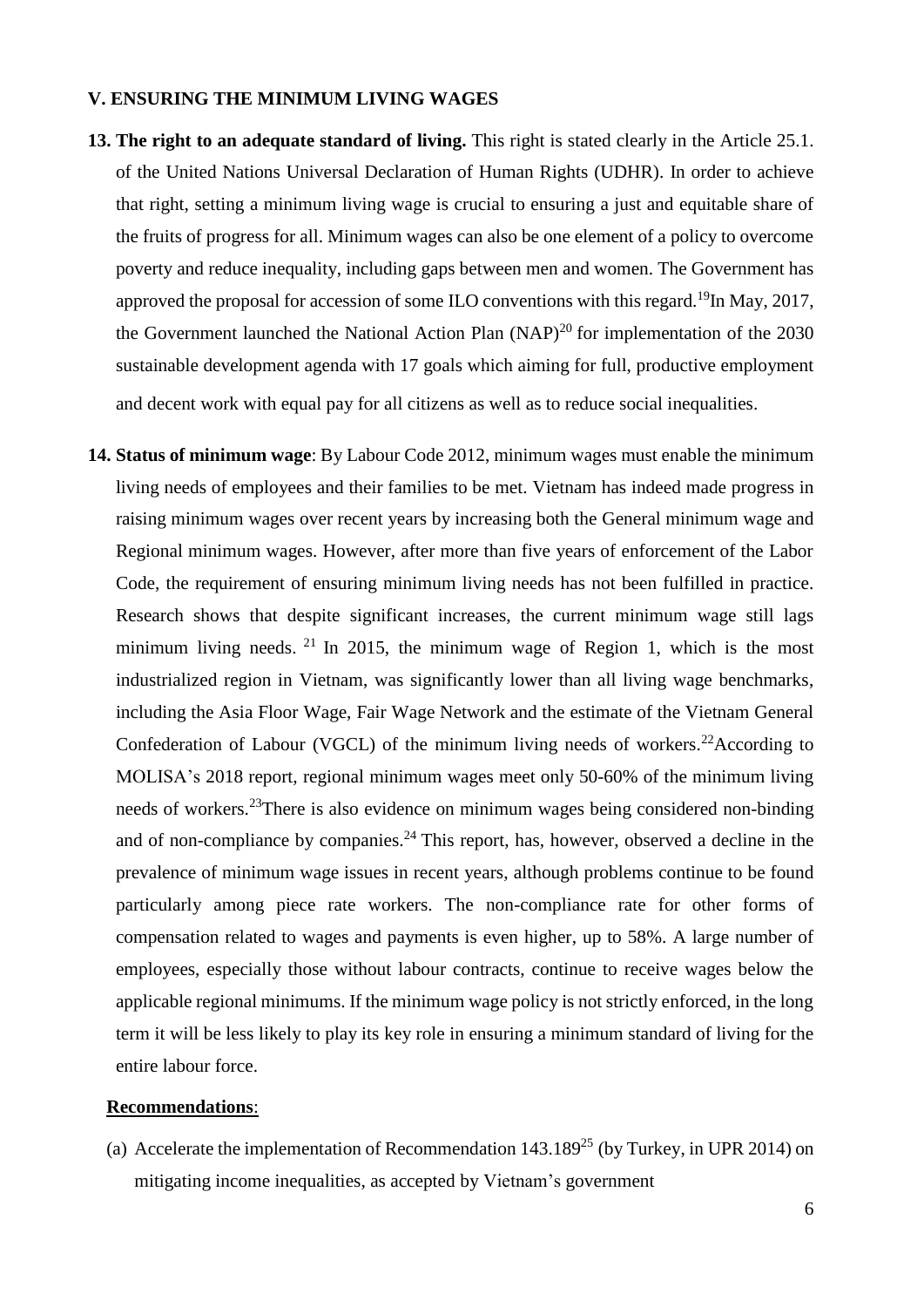- (b) Implement necessary actions to meet the requirement that by 2020 minimum wages will ensure the basic living needs of employees and their families
- (c) Refer to the elements to be taken into consideration in determining the level of minimum wages, as specified in Article 3 of ILO Convention 131, when setting minimum wages in Labor Code revisions and annual reviews of the National Wage Council. These elements must include consideration of the needs of workers and their families.
- (d) Accelerate the process of accession to ILO Convention 131, concerning Minimum wage fixing, with Special Reference to Developing Countries and the ILO Convention 95 on Protection of Wages.

## **VI. ELIMINATION OF ALL FORMS OF FORCED LABOUR**

**15.** The ILO convention 105 on Abolition of Forced Labour clearly defines that any form of forced or compulsory labour, as a method of mobilising and using labour for purposes of economic development, among others, should be undertaken to suppress and not to be made use of (article  $1^{26}$ ). In Vietnam, because the minimum wage is lower than living cost and minimum living needs, this forces workers to work overtime or take moon-light job to compensate for living. According to a Labour Code 2012, the legal violation on overtime work was regularly committed, especially in the such labour-intensive enterprises as garment, footwear, exported seafood processing, electronics sampling and communication technology. And there were still enterprises that mobilized workers to do overtime but did not pay them overtime wage.  $^{27}$ Many such cases led to strikes.<sup>28</sup>In addition, the Government regulates low minimum wage in order to attracting investment and use labour to be considered as a form of forced labour.

## **Recommendations:**

- a) Accelerate the implementation of the Recommendation 143.180 (2014) (by USA, in the UPR 2014) on Protection of internationally recognized workers' rights and implementation of laws on forbiddance of force labours, which was accepted by the Vietnam's government; Accelerate the process of ratifying the ILO convention 105 on Abolition of forced labours;
- b) The Vietnam Government should have strong measures to monitor the legal enforcement regarding overworking time and ensure overworking time is made on voluntary basis and negotiation between workers and employers, such as legalization of administrative punishment on violation of working time or remedy mechanism for workers to raise their voice.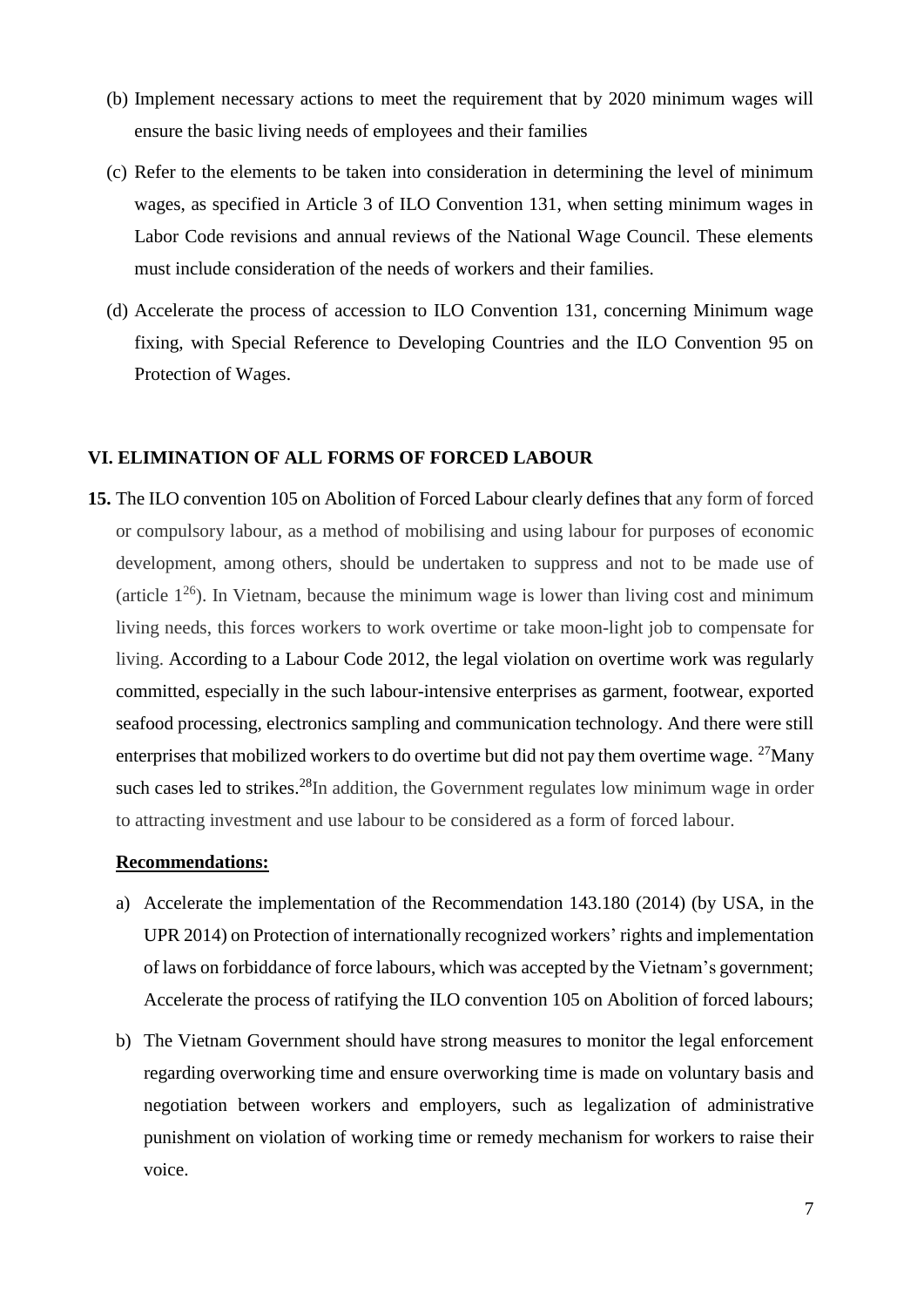#### **VII. GUARANTEE RIGHT TO ORGANISE**

- **16. Freedom of Association and Trade Unions as human rights**: Vietnam does not subscribe to any Convention of the International Labour Organization (ILO) concerning trade unions.<sup>29</sup> An opportunity to promote human rights occurred during free trade agreement negotiations. Accordingly, Vietnam opted to adjust its domestic legislation and systems to explicitly recognise human rights.<sup>30</sup> Legal reform has, however, taken place in order to recognize human rights, as codified in the 2013 Constitution and in related laws**. 31**
- **17. Right to organize in legal reform:** Labour rights would thus be recognised as human rights and adopted into domestic law. The Labour Code and Trade Union Law were accordingly amended in 2012. The 2013 Constitution supports rights to associate and demonstrate but limits their exercise by, for example, preventing workers from organising or joining independent trade unions of their choice. The right to organise strikes, with provision for collective bargaining, was given to the VGCL in the 2012 Labour Code. This law also allows trade unions and employer organisations to facilitate and support collective bargaining, requiring companies to establish a mechanism to enable management and workers to exchange information and consult on subjects affecting working conditions. However, in Vietnam, there is a question of effective bargaining because Vietnam still has one trade union system. Collective bargaining, as a key labour right, has been limited to the hands of unions, the only recognized organizations through which workers can organize strikes or any bargaining on their rights. The amended Trade Union Law (2013) stipulates that trade unions have the right and responsibility to organise and lead strikes whilst also establishing certain substantive and procedural restrictions on strikes. However, strikes arising out of economic and social policy measures that are not part of a collective negotiation process, since such strikes are regarded as falling outside the law's definition of protected 'interest-based' strikes.<sup>32</sup>However, in some instances, an implementation gap exists between what the law preaches and what the government practices. <sup>33</sup>
- **18. Trade unions and strikes**: Notably, the amended Labour Code (2013) allows for labour strikes although the organisation of strikes requires compliance with a complicated regulatory procedure that has had the effect of making many strikes illegal. Wild cat strikes are widespread but still considered illegal.<sup>34</sup> Repression of strikes is however rare, although in some cases force has been used to stop strikes or curtail worker unrest.<sup>35</sup>At the same time, the State call for harmonious labor relations is strengthened,<sup>36</sup> a view supported in interviews.<sup>37</sup>As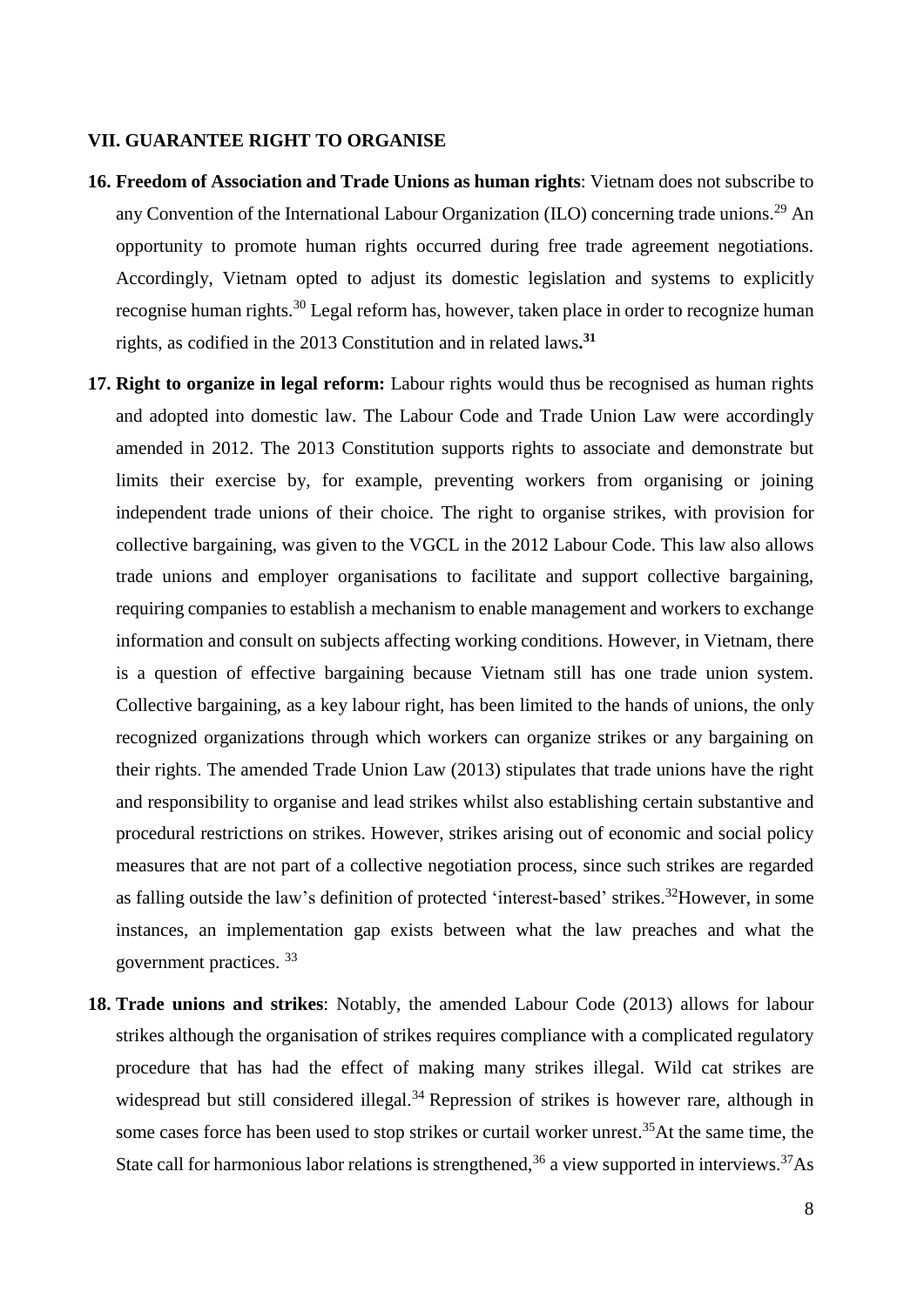such, the amended Labour Code (2013) allows for labour strikes but organisation of such strikes requires compliance with a complicated regulatory procedure which had the effect of making many strikes illegal in 2016 illegal.<sup>38</sup>In general, the government has refrained from taking action against illegal strikers and, in some cases, has actively mediated agreements in their favour. In many cases, company managements have policies that do not encourage the establishment of trade union, with little interference by the state.<sup>39</sup>Nevertheless, a fear of human rights practices especially freedom of association and freedom to form trade unions outside the VGCL system. Nevertheless, the right to strike is still limited because under the current Labour Code, attempted dispute resolution via mediation and reconciliation must occur before the right to strike will be recognised.<sup>40</sup> Therefore, trade unions remain hamstrung in fully claiming their rights even workers demand more trade union action in representing them in bargaining with management.

**19. Independence of trade unions**: There have been not big changes to the mandate of Vietnam Trade Unions to enable their greater independence.<sup>41</sup>The law proscribes workers' rights to form and join unions outside of the VGCL framework. In debate on amending the law, some argue that the constitution should empower trade unions to be even more independent in order to fulfil their mandate of protecting the rights of workers.<sup>42</sup>The 2012 Law on Trade Unions, authorised greater financial independence so as trade union can become more independent from management, as practice management can intervene in trade union work.<sup>43</sup>At enterprise level, there is process more democratic in election and union leaders at enterprise level can have greater leeway to act while workers can choose their representatives by election, of their merit of qualities and capacities.<sup>44</sup>Although, as provided by law, workers still do not have the right to set up their own unions recognized by the State and the VGCL.

## **Recommendations**

1

- (a) Accelerate the process of accession to the ILO conventions on Freedom of Association and Protection of the Right to Organize (C87) and the ILO 98 conventions Right to Organize and collective Bargaining (C98);
- (b) Comprehensive programs to raise awareness of workers and employers about their rights and responsibilities should be implemented.
- (c) Government should introduce clearer mechanisms to support the right to strike.

<sup>&</sup>lt;sup>1</sup>Mnet is Vietnamese civil soceity network, with the mandate to work for labor rights includes 7 organisations namely Institute for Development and Community Health (LIGHT); Center for Development and Integration (CDI); Research Center for Gender-Family and Community Development (GFCD); Institute for Research on Policy, Law and Development (PLD) Vietnam Justice Support Association for the Poor (VIJUSAP); Social Work and Community Development Research Centre (SDRC); Center for family support and community development (CFSCD). Other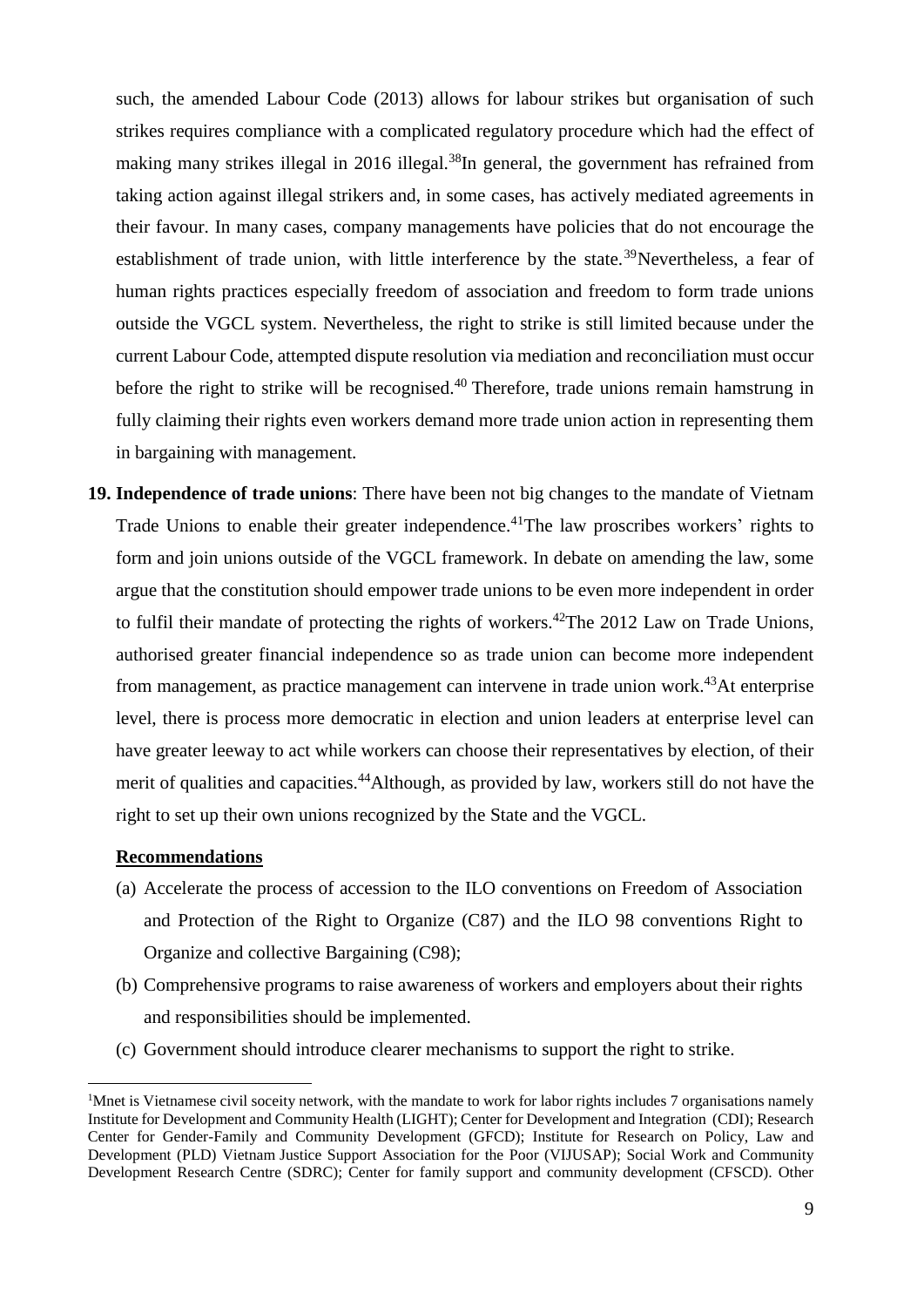NGO partners include Research Centre for Gender, Family and Environment in Devolopment (CGFED) and Human Rights Space (HRS).

<sup>22</sup> The ratified UN Fundamental conventions includes: International Covenant on Civil and Political Rights; International Covenant on Economic, Social and Cultural Rights; Convention on the Elimination of All Forms of Discrimination against Women; International Convention on the Elimination of All Forms of Racial Discrimination; Convention on the Rights of the Child; Convention on the Rights of person with disabilities. The ratified ILO Fundamental conventions includes: Forced Labour (C29), Minimum Age (C138), Worst Forms of Child Labour (C182), Equal Remuneration (C100), Discrimination ((Employment and Occupation) (C111).

<sup>3</sup>These includes: Consider ratifying the International Convention on the Protection of the Rights of All Migrant Workers and Members of Their Families (ICRMW) (Azerbaijan) (2009); 143.21. Ratify CRPD, CAT, CPED and ICRMW (Bukina Faso) (2014); 143.18. Consider acceding to ICRMW (Algeria); 1. Consider accession to the ILO Forced Labour Convention (Malaysia) (2009); 1. Continue the process of acceding to the appropriate ILO conventions (Belarus) (2009); 143.28. Consider ratifying other pending fundamental International Labour Organization (ILO)Conventions such as Convention No.189 (2011) concerning decent work for domestic workers (Uruguay)  $(2014)$ .

<sup>4</sup> Chapter X of the 2012 Labour Code

1

<sup>5</sup> General Stastics Office, 2017, Press Release on social and economic situation 2017:[:http://www.gso.gov.vn/default.aspx?tabid=382&idmid=&ItemID=18667](http://www.gso.gov.vn/default.aspx?tabid=382&idmid=&ItemID=18667) <sup>6</sup>UN Women and FAO, Survey report on access to social protection of women labour, 2015 <sup>7</sup>ActionAID, 2014, Study on access to social protection of migrant, [http://www.actionaid.org/sites/files/actionaid/policy\\_brief\\_vietnamese\\_version\\_final.pdf](http://www.actionaid.org/sites/files/actionaid/policy_brief_vietnamese_version_final.pdf)

<sup>8</sup> Vietnam Labour Code, 2012, Art 187 – Retirement age: 1. The employee must satisfy the conditions of the social insurance payment in accordance with the law on social insurance to enjoy the pension salary when female is full 60-year-old and female is full 55 years old**.**

<sup>9</sup> Vietnam Labour Code, 2012, Art 153. Specific stipulations on women workers: 1. To ensure the equal working rights of female employee 2. To encourage employers to create conditions for female employee to work regularly and widely apply the flexible timetable working regime, working shorter hours and assigning work at home. 3. To take measures to create jobs, improve working conditions; improve their occupational level, health care, enhancing the physical and mental welfare for female employees to help them promote their professional capacity efficiently, harmoniously combining the working life and family life. 4. To have tax reduction for employer who employs many women employees in accordance with the law on tax. 5. To expand the type of training convenient for women employee to have additional reserve job and appropriate with the physical physiological characteristics, and maternal functions of women. 6. The State makes plans and takes measures for the organization of preschool, kindergarten at the place where there are many female employees.

<sup>10</sup> Government, 2015, Decree 85/2015/NĐ-CP: stipulating in detail the implementation of specific stipulations on women workers of the Labour Cod[ehttps://thuvienphapluat.vn/van-ban/Lao-dong-Tien-luong/Nghi-dinh-85-2015-](https://thuvienphapluat.vn/van-ban/Lao-dong-Tien-luong/Nghi-dinh-85-2015-ND-CP-huong-dan-Bo-luat-Lao-dong-chinh-sach-lao-dong-nu-291926.aspx) [ND-CP-huong-dan-Bo-luat-Lao-dong-chinh-sach-lao-dong-nu-291926.aspx](https://thuvienphapluat.vn/van-ban/Lao-dong-Tien-luong/Nghi-dinh-85-2015-ND-CP-huong-dan-Bo-luat-Lao-dong-chinh-sach-lao-dong-nu-291926.aspx)

<sup>11</sup>World Bank, 2013, Report on universal coverage of health insurance in Vietnam: Situation and Resolutions http://documents.worldbank.org/curated/en/174471468322142660/pdf/890660VIETNAME0oading0to0image0bank .pdf

 $12$ Resolution21-NO/TW of Political Bureau on strengthening the Communist Party efforts on social insurance, medical insurance

<sup>13</sup><https://baomoi.com/13-5-trieu-nguoi-tham-gia-da-duoc-cap-so-bao-hiem-xa-hoi/c/24424879.epi> , searched in internet on 11/7/2018

<sup>14</sup> Clause 2, Article 4 of the 2014 Social Insurance Law

<sup>15</sup> The 2012 Labour Code and Decree No. 27/2014/NĐ-CP, Circular No. 19/2014/TT-BLĐTBXH.

<sup>16</sup>Research Center for Gender-Family and Community Development (GFCD), 2012, Report "Evaluation on situation" of domestic workers in Vietnam"

 $17$ Recommendation 143.28 of Uruguay, in the UPR 2014: "Consider ratifying other pending fundamental International Labour Organization (ILO) Conventions such as Convention No.189 (2011) concerning decent work for domestic workers

<sup>18</sup>The 2012 Labour Code only mentions in Article 8 that acts of sexual harassment are prohibited at workplace but only uses the terms sexual harassment in Article 37, 182 and 183.

<sup>19</sup>Decision No. 2528/OD-TTg dated 31 December 2015 of the Prime Minister, approving the implementation plan and the proposal for accession to the conventions of the United Nations and the International Labour Organization in the field of labour and social affairs for the period from 2016 to 2020. The Government approved the proposal for accession to various conventions of the UN and the ILO, including the ILO Convention 131 concerning Minimum wage fixing, with special reference to developing countries and ILO Convention 95 on Protection of Wages, for the period 2016 - 2020.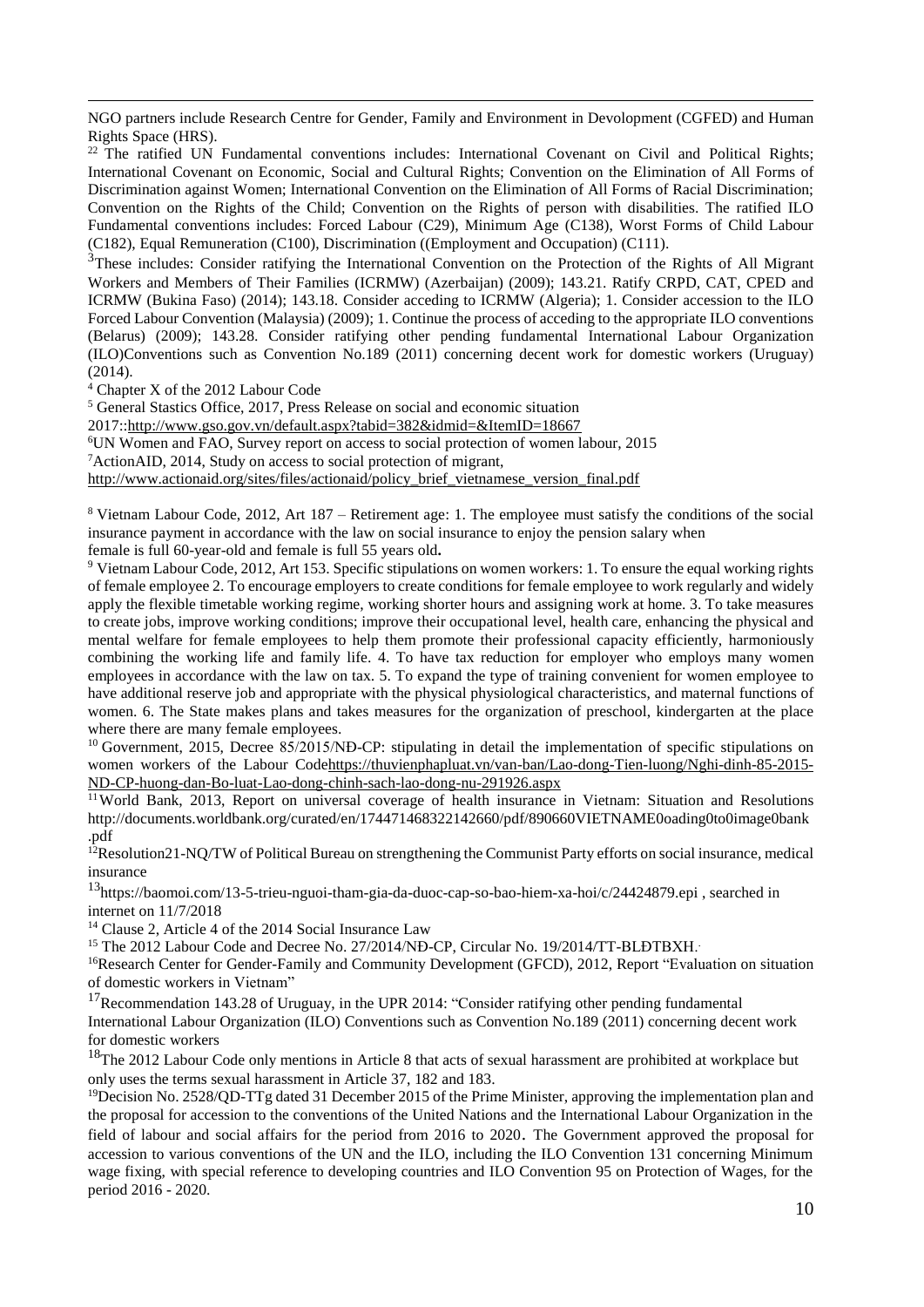<sup>20</sup>Decision No. 622/OD-TTg dated 10 May 2017 of the Prime Minister, in which 17 SDGs of Vietnam towards 2030 have been set including 115 specific targets, corresponding with global SDG targets. In the NAP, Goals 8 and 10 set targets (targets 8.5, 10.1, 10.4)

<sup>21</sup> Do Quynh Chi, Research Center for Employment Relations (ERC) - CNV International, Vietnam country study Labour Standards in the Garment Supply Chain, 2016

<sup>22</sup> Do Quynh Chi - Friedrich-Ebert-Stiftung Vietnam, *The missing link in the chain? Trade regimes and labour standards in the garment, footwear and electronics supply chains in Vietnam,* 2<sup>nd</sup> edition, 2017

<sup>23</sup> MOLISA, Report on the implementation of the Labor Code, dated 31 January 2018, uploaded on MOLISA's website <http://duthaovanban.molisa.gov.vn/detail.aspx?tab=2&vid=580>

<sup>24</sup>BetterWork, *Annual Report 2017 - An industry and compliance review - Vietnam, reporting period: October 2015 to December 2016*. According to Better Work's Annual report 2017, 12% of 257 assessed factories did not comply with minimum wages/piece rate wages.

<sup>25</sup>Recommendation 143.189 of Turkey in the UPR 2014: "*Focus on mitigating income inequalities, providing equal* opportunities in education and employment, and improving social security and health services for all segments of the *population*"

<sup>26</sup> ILO convention 105 on Abolition of Forced Labour, 1957, *Article 1: Each Member of the International* LabourOrganisation which ratifies this Convention undertakes to suppress and not to make use of any form of forced *or compulsory labour—(a) as a means of political coercion or education or as a punishment for holding or expressing political views or views ideologically opposed to the established political, social or economic system;(b) as a method of mobilising and using labour for purposes of economic development;(c) as a means of labour discipline;(d) as a punishment for having participated in strikes;(e) as a means of racial, social, national or religious discrimination.*

<sup>27</sup> Better Work, Annual report 2017, An Industry and Compliance Review, page 6. According to the ILO Better work report 2017 that77 percent of surveyed factories still fail to meet monthly overtime limits and 72 percent exceed annual limits, while 44 percent of factories do not provide at least four days of rest per month to workers as regulated by law, and about 13% also fail to guarantee women workers the statutory right to daily breastfeeding and menstruation breaks. <sup>28</sup>Ministry of Labours, Invalids and Social Affairs (MOLISA), Assessment of the Labour Code 2012 implementation, 2017

<sup>29</sup> To date, Vietnam has ratified 21 ILO conventions but has not ratified the conventions on freedom of association and collective bargaining and related human rights conventions

See, 'Ratifications for Vietnam' ILO, available at

1

[http://www.ilo.org/dyn/normlex/en/f?p=NORMLEXPUB:11200:0::NO::p11200\\_country\\_id:103004,](http://www.ilo.org/dyn/normlex/en/f?p=NORMLEXPUB:11200:0::NO::p11200_country_id:103004) accessed on 9 July 2018.

<sup>30</sup> TPP imposed conditions for labour standards, requiring state commitments on labour rights protection and mechanisms. In Vietnam's case, the USA put requirements on legal changes to ensure freedom of association and freedom to join trade unions. In addition, free trade agreements with the European Union (EVFTA) posts social and sustainability conditions including freedom of unions.

<sup>31</sup> Government of Vietnam. 2013 Constitution, Chapter II. Article 15 states that "citizens have [the right to] freedom of expression, freedom of press, access to information, freedom of assembly, freedom of association, and freedom of demonstration. The realisation of these rights are provided by law."

<sup>32</sup> In October 2015, the government issued Decree 88 regarding administrative sanctions for interference in trade union activities. It imposed fines of between VND3 and 10 million (US\$135-\$450) for discrimination against employees establishing or joining a trade union, carrying out trade union activities, and for any actions disadvantaging the operations of a trade union.

<sup>33</sup>SHAPE-SEA (2018). Human rights Outlook in Southeast Asia 2016

<sup>34</sup> In Vietnam, according to VGCL data, between 1995 and 2012 nearly 5,000 strikes occurred, of which about 100 were in SOEs, 1,400 in private companies and about 3,500 cases in FDI companies. None of these strikes was organized by local unions in companies. See Report of a workshop on 05/4/2013 by the Federation of Labour Unions (VGCL), accessed at [http://thuvienphapluat.vn/tintuc/vn/thoi-su-phap-luat/thoi-su/4450/gan-5.000-cuoc](http://thuvienphapluat.vn/tintuc/vn/thoi-su-phap-luat/thoi-su/4450/gan-5.000-cuoc-dinh-cong-tu-khi-luat-lao-dong-ra-doi)[dinh-cong-tu-khi-luat-lao-dong-ra-doi](http://thuvienphapluat.vn/tintuc/vn/thoi-su-phap-luat/thoi-su/4450/gan-5.000-cuoc-dinh-cong-tu-khi-luat-lao-dong-ra-doi) [ accessed 430/7/2014]. In 2011, 95% of strikes were deemed to be illegal. Citing joint report of International Federation of Human Rights and Vietnam, and Vietnam Committee on Human Rights on Universal Periodic review of Vietnam. 17.June, 2013 read more at

[https://www.fidh.org/IMG/pdf/joint\\_upr\\_sumbission\\_on\\_vietnam\\_final\\_version.pdf](https://www.fidh.org/IMG/pdf/joint_upr_sumbission_on_vietnam_final_version.pdf) [accessed 30/6/2015] <sup>35</sup> Case in Binh Duong, when workers held a public demonstration against China to show their wish for national sovereignty[:http://vnexpress.net/tin-tuc/thoi-su/nhieu-ke-kich-dong-cong-nhan-trong-cuoc-bieu-tinh-phan-doi-trung](http://vnexpress.net/tin-tuc/thoi-su/nhieu-ke-kich-dong-cong-nhan-trong-cuoc-bieu-tinh-phan-doi-trung-quoc-2990053.html)[quoc-2990053.html](http://vnexpress.net/tin-tuc/thoi-su/nhieu-ke-kich-dong-cong-nhan-trong-cuoc-bieu-tinh-phan-doi-trung-quoc-2990053.html) The case of Wonderful Co. (Binh Duong), strike on 3/4/2014: police stopped the strike with tear gas. <http://bantinhiephoi.blogspot.com/2014/04/binh-duong-cong-nhan-bieu-tinh-ung-o.html> [accessed 24/10/ 2014] Case of a strike in Hanoi Metal Co. on 10 Dec 2010. Although news media accessed inside Vietnam did not carry news of police repression of workers. Read in:

<http://congthuonghn.gov.vn/default.aspx?page=&lang=0&cat=6&content=181> [accessed 15/8/2014]

<sup>36</sup> Party Resolution No. 20/NQ-TW 28/1/2008 and Party Resolution no. 22 dated 5/6/2008. Resolution 20. To perfect the cooperation mechanism between state, enterprise managements and trade unions to resolve labor conflicts, build